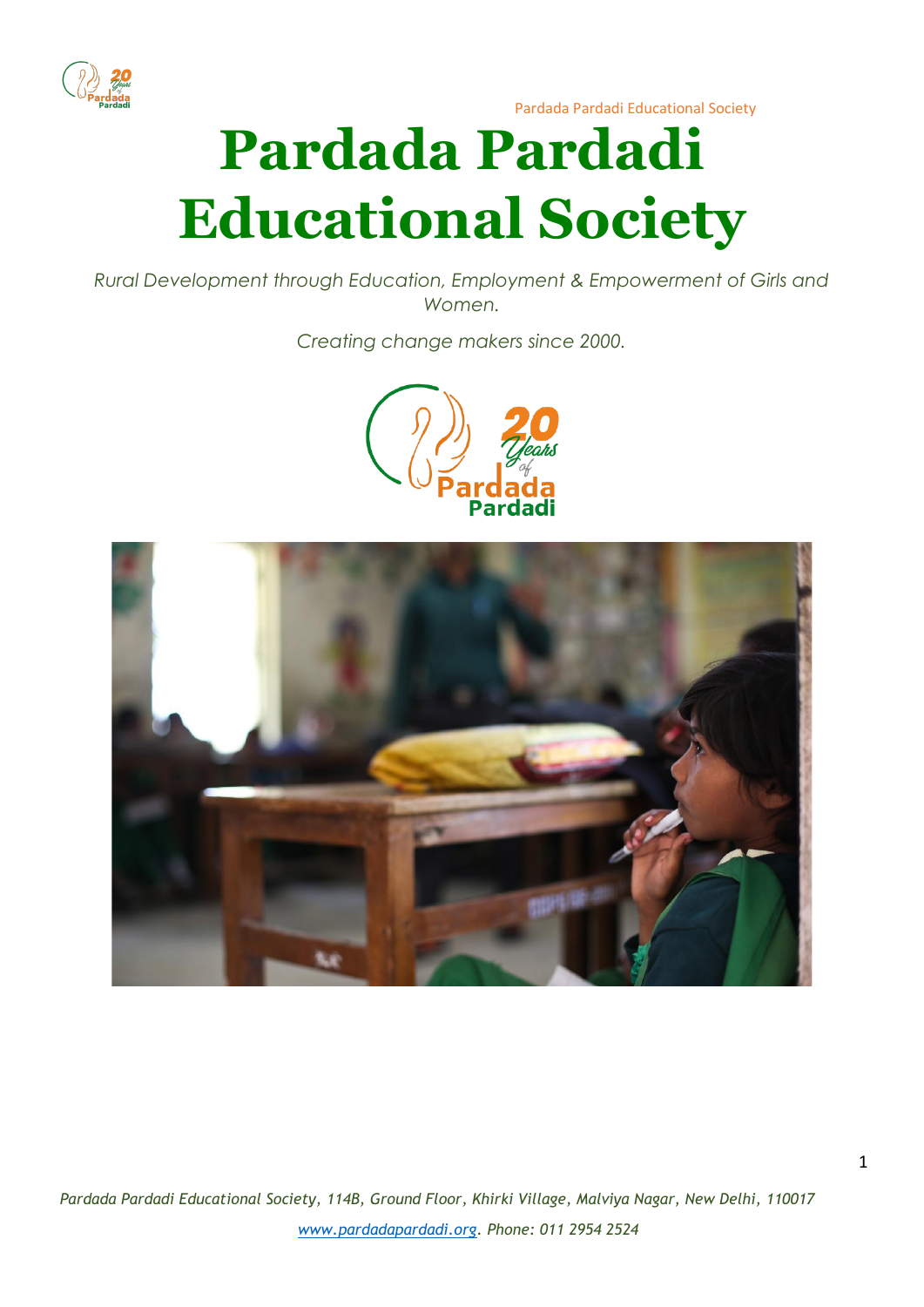

## **Concept note 2021**

**Vision: To facilitate the creation of a socially & economically empowered model for rural development.**

**Mission: Rural development through education, employment and empowerment of girls and women.**

### **The Critical Need for Empowerment of Rural Girls and Women**



#### *For every year that a girl receives education her ability to earn goes up by 10-20%*

Female children especially in the rural context are considered an economic and social burden. Forgotten and uneducated, they are forever dependent upon their husbands or male family members for their livelihood. This leads to a cycle of repression, abuse, and neglect that can only be broken with the self-reliance and enlightenment that education brings.

If the 195 million illiterate women in India were a country, it would be the 7th largest in the world. More than 50% girls in India never go to school. In the next census they will be calculated as illiterate women, which would then have a ripple effect on the education of their children.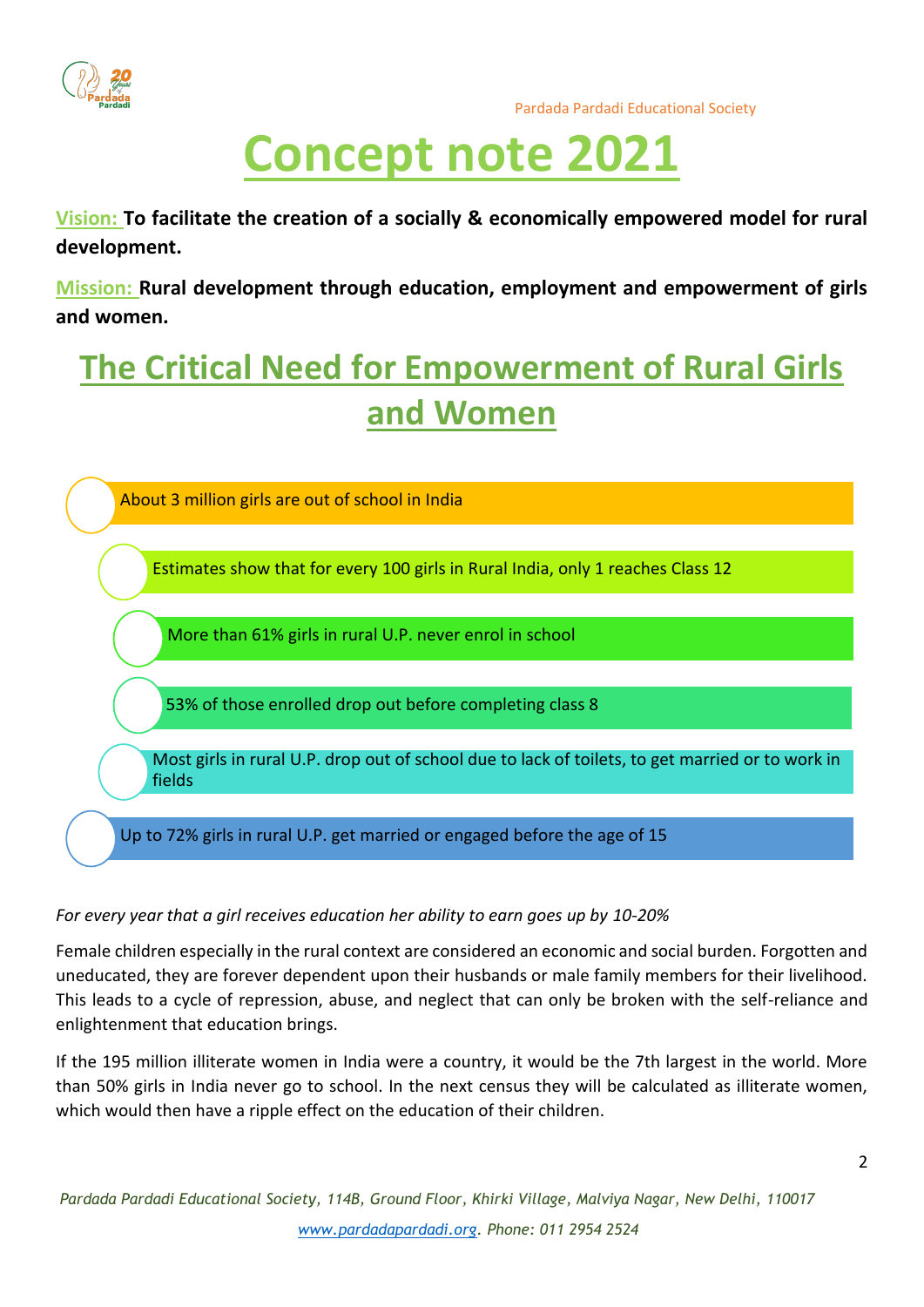

#### **How do our projects impact our target group?**

- ✔Confident girls with critical thinking and analytical skills
- ◆ Late marriages and fewer children
- ✔Lesser instances of abuse and raising voices against injustice
- ✔Financial independence
- ✔Lesser dependence on male members of family
- ✔Economic empowerment leading to social empowerment
- $\blacktriangleright$  Increased income for family
- $\blacktriangleright$  No longer falling into debt traps by moneylenders
- $\blacktriangleright$  Increased savings leading to enhanced income
- ◆ Prevention of diseases due to unhygienic living practices
- ✔Curative healthcare at more affordable prices



✔Community Hygiene Complexes ensuring safety and dignity of women

*Pardada Pardadi Educational Society, 114B, Ground Floor, Khirki Village, Malviya Nagar, New Delhi, 110017 [www.pardadapardadi.org.](http://www.pardadapardadi.org/) Phone: 011 2954 2524*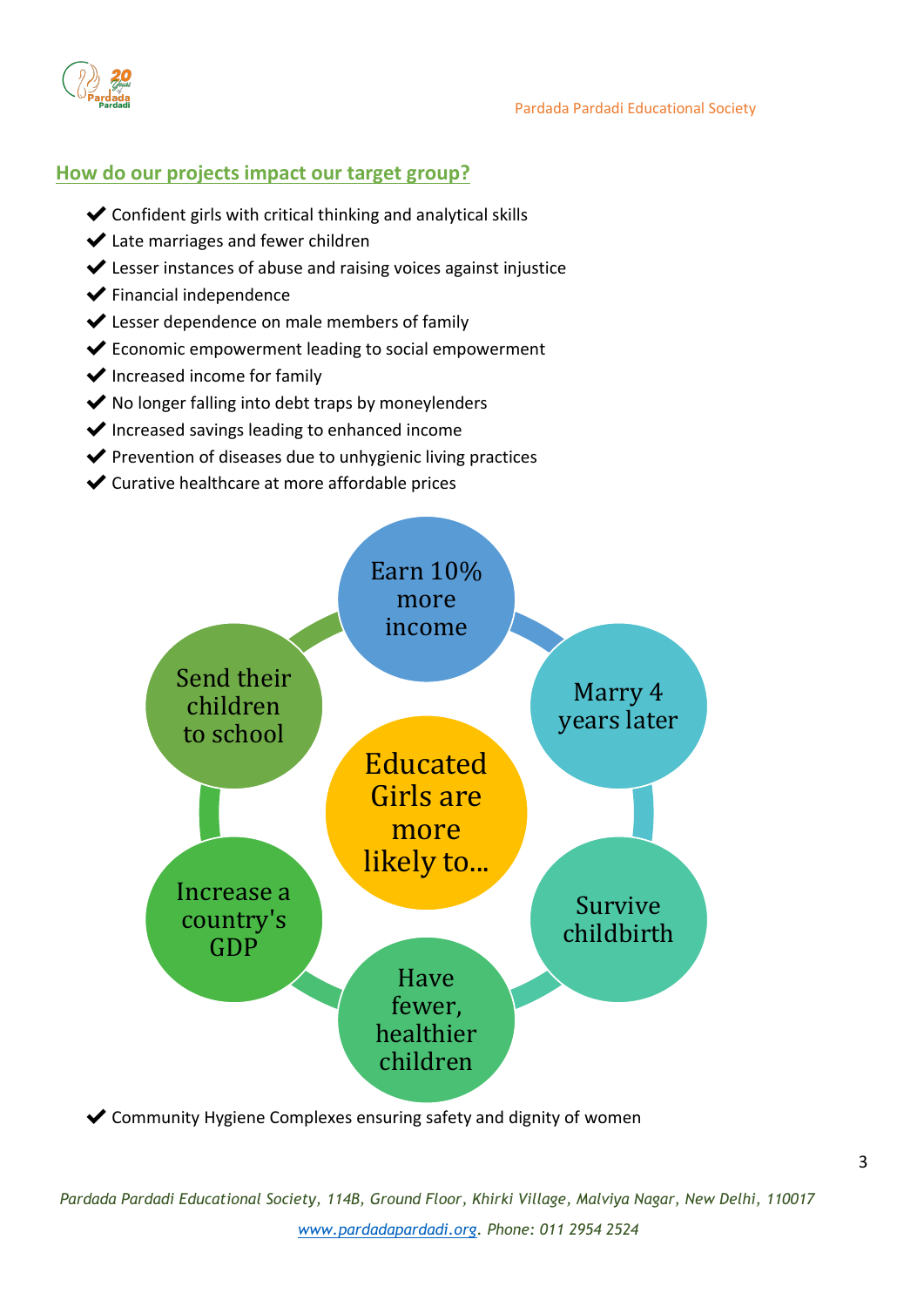

#### **Our Mantra for Holistic Rural Development**

We deliver on our mission of Rural development through a number of programs that focus on different aspects and demographics of education within the local community. We aim to give them the tools to succeed and improve their lives whilst becoming social and economically empowered women and girls, becoming the change makers of the future. All we ask is that they give it their best efforts and follow their dreams. We currently run four programs that address the different issues that we face in rural India.

#### **Education: The school**

Subjects taught such as English, Hindi, Maths, Science, Performing arts, sports and personality development lessons. We do this to create a well-rounded individuals.

#### **Health and Hygiene:**

We have an on-site Health centre which takes care of our Students, we have a mobile medical van servicing the villages and we run multiple vaccination drives throughout the year, focusing on the more common diseases.

Champion GuideStar India Platinum Certification

#### **Economic Empowerment:**

We set up Ivillage to provide vocational training and skills based jobs for the local community women, who did not have the opportunity to attend our school.

#### **Community Development:**

We set up our Selfhelp groups to educate the local community women on farming best practices, health related issues and to teach them about financial literacy.

4

All Focused-on Girls and Women Empowerment.

#### **Credibility & Due Diligence**

Societies' Registration Act Foreign Contribution Regulation Act (FCRA) Tax Exemptions 12A 80G IRS 501 (US)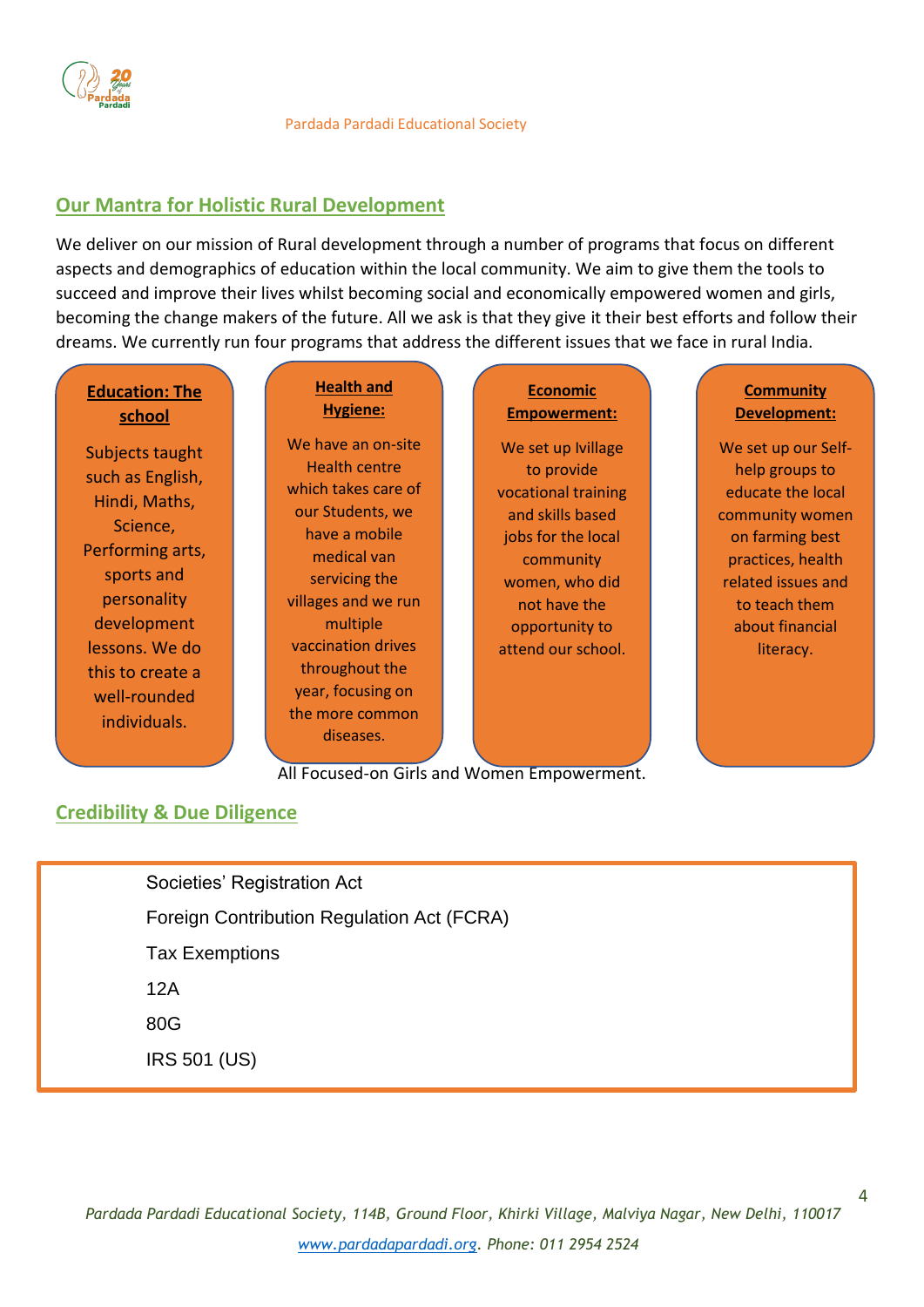

#### **A Drop in the Ocean…**

- **4000** admissions since **2000** from those sections of society where the overall school enrolment rate is between 10-26%.
- **120** number of villages and almost 100000 community members are directly or indirectly benefitted by the Education program.
- **693** girls completed grade 10th and **384** girls completed grade 12th till 2019.
- **141** girls enrolled in higher studies and other professional courses.
- **112** PPES graduates employed in jobs.
- Number of villages outreached under Community Development Division: **120.**
- Total No of Self-Help groups: **503.**
- **5431** number of women in the Self-Help Groups.
- **90** women employed in Production Centre.
- **92** individual toilets and community toilets in 2 villages.



#### **What we do**

**Our Milestones**

Since 2000, PPES has been improving the lives of girls and women in over 65 villages of Anupshahar, district Bulandshahar, which is one of the most backward districts in Uttar Pradesh, India. PPES aims to empower girls and women from the poorest sections of society by focusing on improving their quality of life.

We provide free education for girls and job opportunities for women, thereby creating a new generation of self-reliant and educated women who are capable of breaking the cycle of poverty in the region.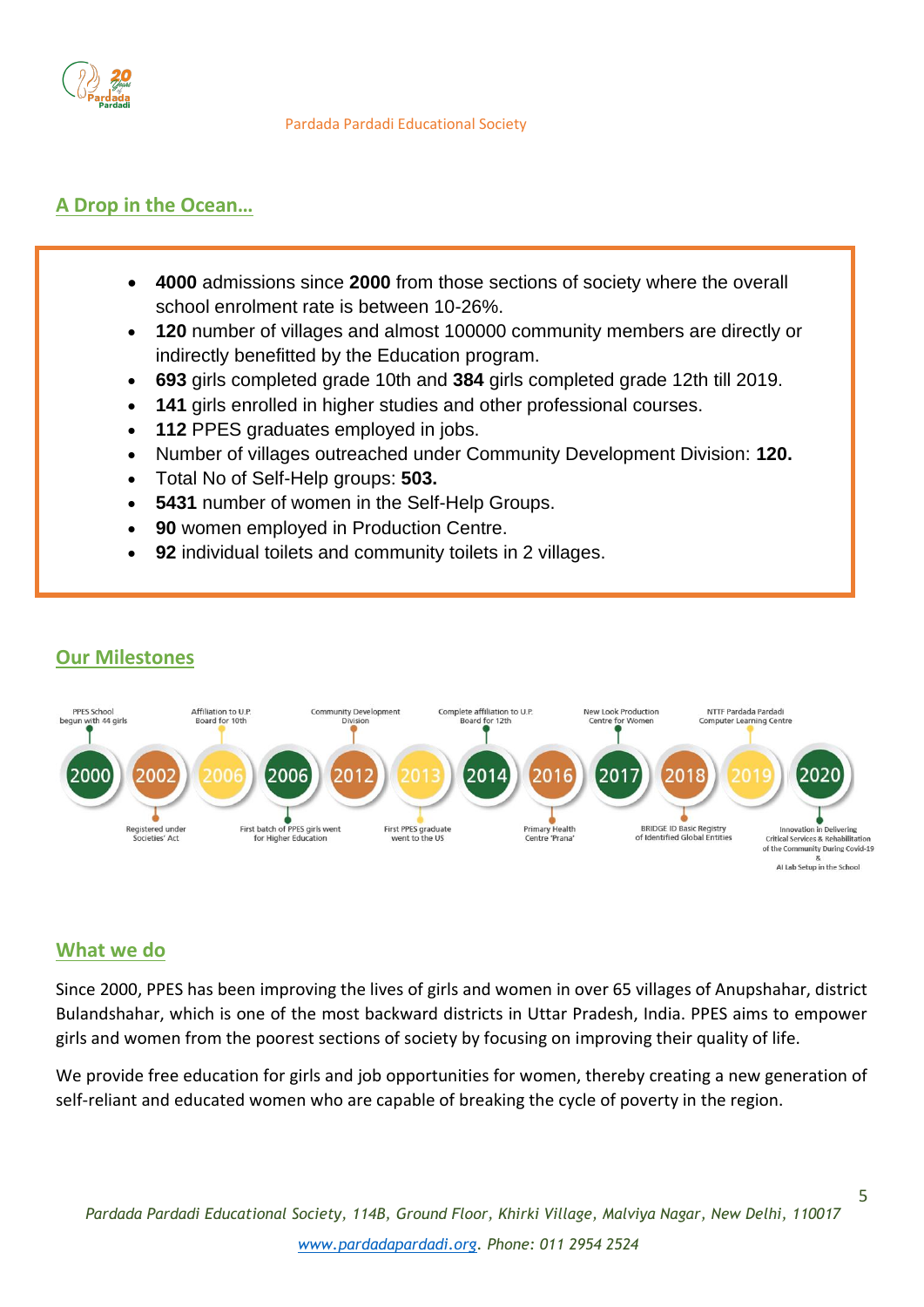

PPES was founded by Virendra (Sam) Singh, ex-President and MD of South Asia DuPont. Sam grew up in Anupshahar and moved to the US to pursue a successful corporate career. The internal calling to uplift his childhood community brought him back to his native village.



#### **Board of Directors**

| <b>Name</b>                 | <b>Profession</b>                    | <b>Position in the Board</b>  |  |  |
|-----------------------------|--------------------------------------|-------------------------------|--|--|
| <b>Lokender Singh</b>       | <b>Marketing Professional</b>        | <b>President / Acting CEO</b> |  |  |
| <b>Santosh Raghu Shetty</b> | Co-Founder at Gromor Finance         | <b>Treasurer</b>              |  |  |
| Usha Bajpai                 | Philanthropist. Retired professional | <b>Member</b>                 |  |  |
| Geetha Athreya              | Philanthropist. Retired from UNICEF  | <b>Member</b>                 |  |  |

*Pardada Pardadi Educational Society, 114B, Ground Floor, Khirki Village, Malviya Nagar, New Delhi, 110017 [www.pardadapardadi.org.](http://www.pardadapardadi.org/) Phone: 011 2954 2524*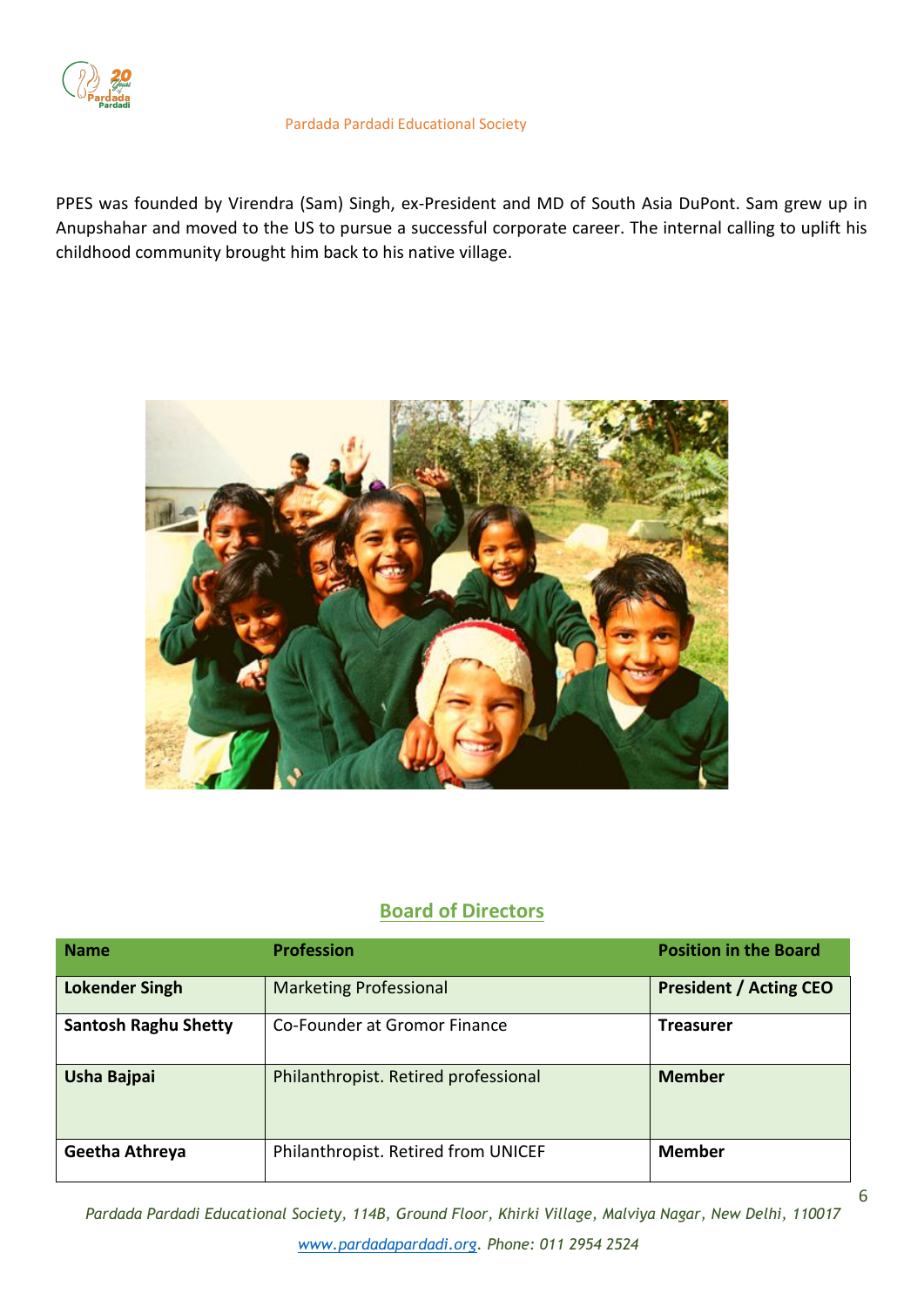

| Poonam Kapila  | <b>CMD, Intercontinental Consultants and</b><br>Technocrats Pvt Ltd. | <b>Member</b> |
|----------------|----------------------------------------------------------------------|---------------|
| S. Deendayalan | Chairman, CEO Skill Academy, India & Vice<br>Chairman, CEO-Vietnam   | <b>Member</b> |

#### **Awards & Recognition**

| 2019        | 2018                 | 2016         | 2015             | 2012           | 2011            | 2010             | 2009          |
|-------------|----------------------|--------------|------------------|----------------|-----------------|------------------|---------------|
|             | <b>Bridge (Basic</b> | Rotary       | Qimpro           | The Real       | Champions of    |                  |               |
|             | Registry of          | Internationa | <b>Standards</b> | Heroes         | Social          |                  |               |
|             | Identified           | l Vocational | Award for        | Award by       | Transformati    |                  |               |
|             | Global               | Excellence   | Excellence       | <b>CNN IBN</b> | on              |                  |               |
|             | Entities) ID         | Award        |                  |                |                 |                  |               |
| Guide       | $No-$                |              |                  |                |                 | Public           | Godfre        |
| Star with   | 4575406959           |              |                  |                |                 | Service          |               |
| Champio     |                      | Ashoka       | Featured         | Earth          | Gillette Blade  | <b>Broadcast</b> | Philips       |
| n Guide     | Guide Star           | Changemak    | on 'Aaj Ki       | Foundatio      | of Honour       | ing              | Social        |
| Star India  | with                 | er School    | Raat Hain        | n the Rays     |                 | Award for        | <b>Braver</b> |
| Platinum    | Champion             |              | Zindagi' on      | of Hope        |                 | Gandhian         |               |
| Certificati | Guide Star           |              | <b>Star Plus</b> | Award          |                 | Philosoph        | Award         |
| on.         | India                | Guide Star   | Featured         | Sat Pal        | Rockefeller     | у                |               |
|             | Platinum             | Platinum     | in 'The          | Mittal         | <b>Best NGO</b> |                  |               |
|             | Certification        | Transparenc  | Real             | Award          | Award           |                  |               |
|             |                      | y Award      | Heroes' on       |                |                 |                  |               |
|             |                      |              | 92.7 BIG         |                |                 |                  |               |
|             |                      |              | FM               |                |                 |                  |               |

7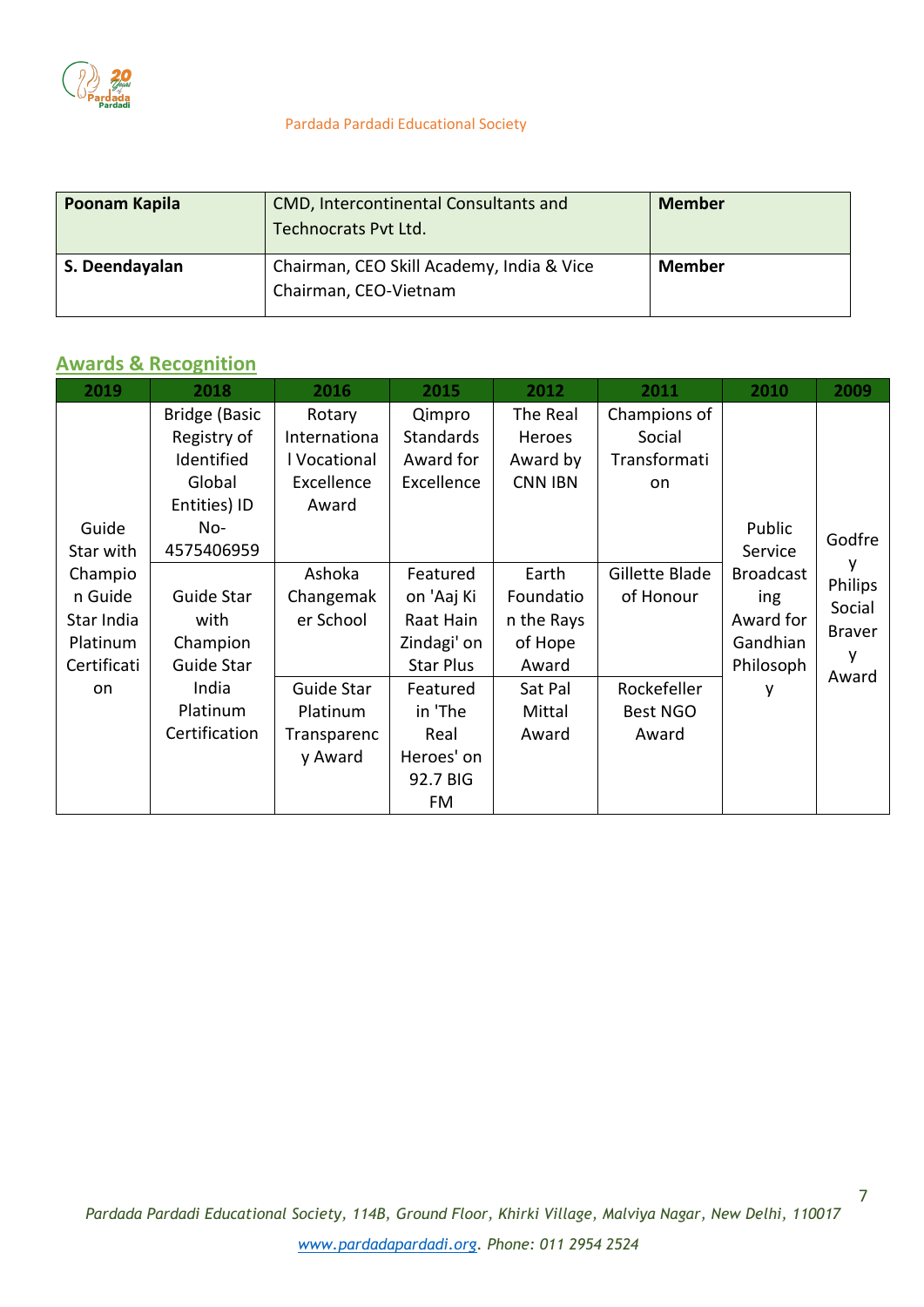

#### **Stories of Change**



*Different Ages; Different Backgrounds; One Goal - To Break Free!*

**Preeti** is the eldest of three motherless children and was prevented from going to school in order to take care of her siblings and perform household chores. Determined to not let her education suffer, she fought with her family to be able to study at Pardada Pardadi.

Thus in 2008 began her journey to complete her education while also taking care of her family at home. However, another battle awaited her: to pursue a graduation over getting married like other girls in her village. Slowly and steadily, she managed to convince her family to let her pursue mass communication a few hundred kms away from home. Currently working as the Associate, Communication and Fundraising at the Delhi Head Office of PPES, her alma

mater is benefitting with not just her skills but also the fire and spirit she has to 'give back' and help others in similar circumstances.



**Saroj Devi** - Determined to not be confined by the existing norms, Saroj Devi took it upon herself to be the change she wants to see. A member of one of the Self-Help Groups, she took a loan worth Rs. 10,000 from her group and opened a small grocery shop in her village.

Not only is she the only female to own a shop in the village, but has also managed to set an example by breaking stereotype and showing such progressive thinking. Presently she is earning between Rs. 60 and 100 per day, thus motivating the women in her group and surrounding villages.

8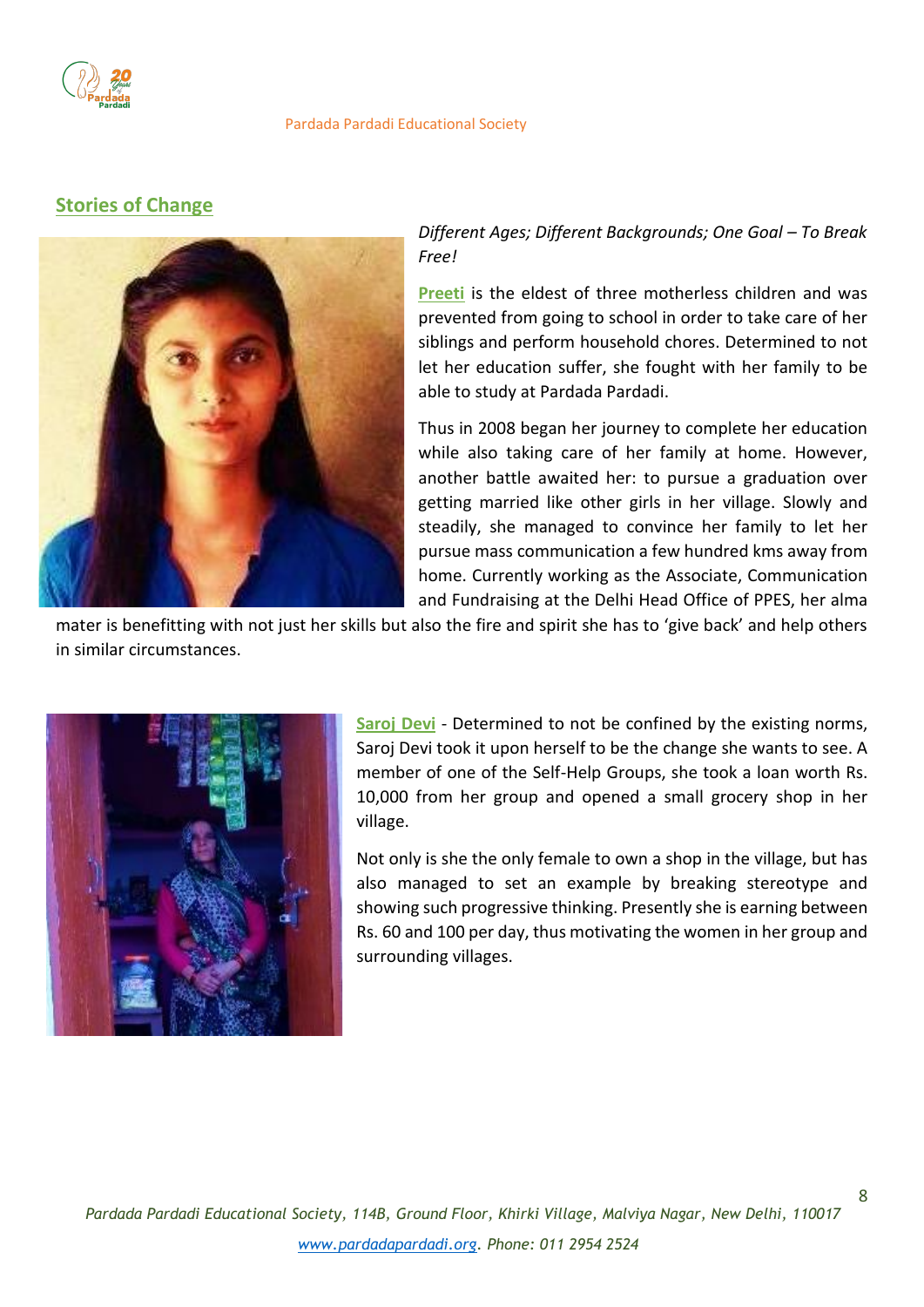

#### **Our Partners and Donors**



9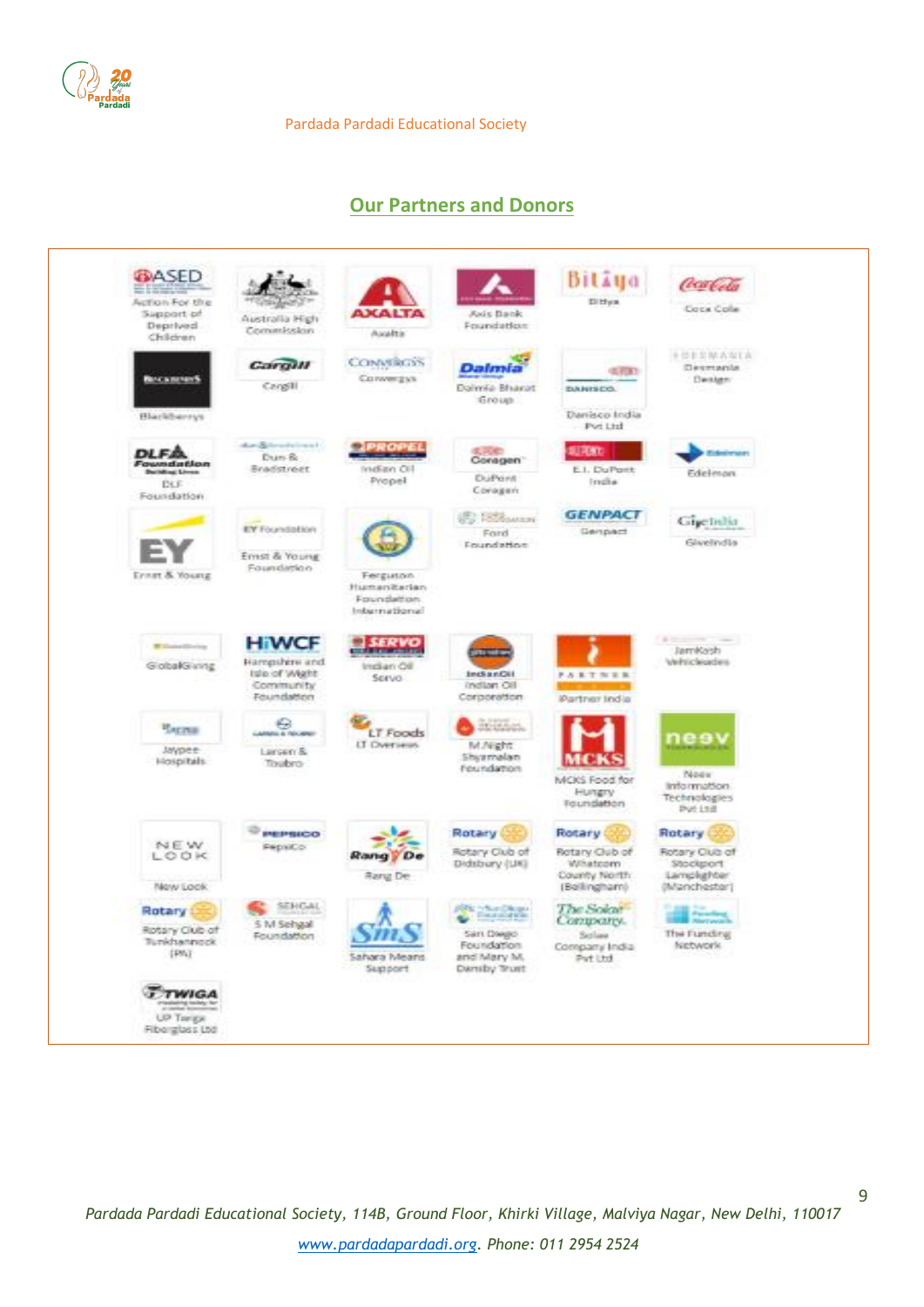

### **Our Partners and Donors**